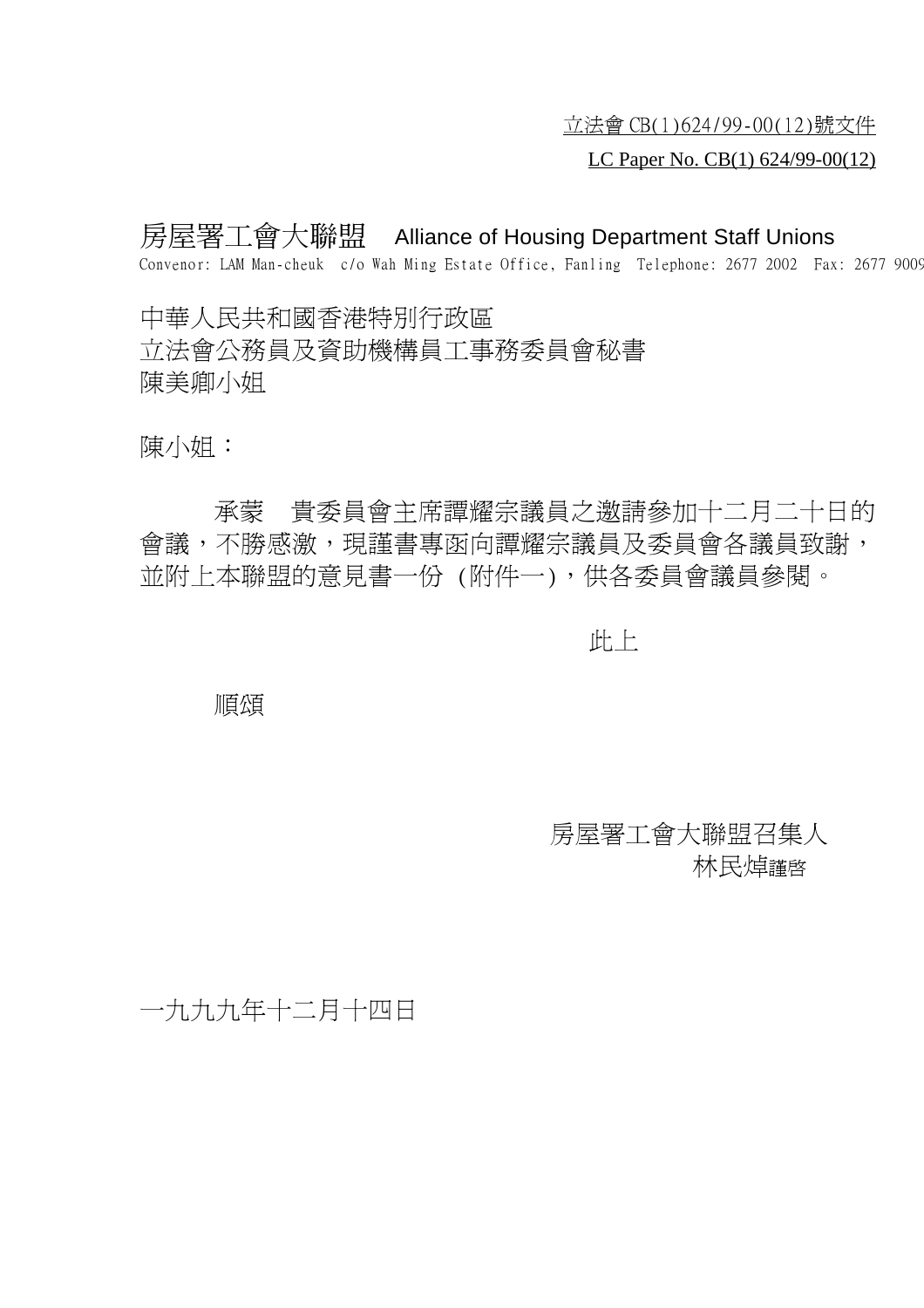附件一

# 公務員在部門層面的諮詢機制 以房屋署公司化的個案作剖析

# 簡介與背景

房屋署共設有㆕個部門諮詢委員會 (Departmental Consultative Committees),分別是 (㆒) 初級職員協商會 (㆓) 房屋管理專業㆟員協商會 (三) 工務部人員協商會 及 (四) 一般職系及借調職員協商會。每一個協商 會(諮詢委員會)平均三個月召開一次會議,理論上所有協商會可討論任何議 題,員方由工會代表出席會議,管方代表是由各級首長擔任,而主席則由一 位總監擔任。

房屋署專業管理及工務人員暨初級人員的工會代表是上述頭三個協商會 的員方代表,可惜,過往悠久以來的經驗告訴我們,這些協商會並不是管員 雙方可以在平等基礎上,進行溝通和議事論事的地方,在一般事項上雖然雙 方還可以達成協議,但於政策事項和涉及架構改組上,員方代表就變得非常 被動。員方的意見或建議幾乎從來動搖不了管方的既定方向和議案。無論員 方的建議如何合理,訴求如何懇切,也不能越雷池半步,在雙方有爭議或沒 有爭議的情況㆘,管方始終祗顧執行自己的㆒套。這是房屋署內大部份工會 的一致感受,所以大家對部門諮詢會沒有任何好感。因此當今年五月六日房 委會拍板涌渦擴大私營參與計劃時,房屋署工會大聯盟上下憤而涌過杯葛部 門諮詢委員會。

# 房屋署擴大「私營化」(較「公司化」㆒詞正確)個案

房屋署工會大聯盟希望指出,部門曾利用諮詢委員會向員方「推銷」它 的攜大私營參與計劃,員方亦嘗試盡力提出有關的反建議,比如第六方案, 即員方自強方案,曾在管方另設的一個特別(協商)會議上提出。

部門最初企圖利用羅兵咸永道的顧問報告來證明員工不夠競爭力,員方 則希望通過兩年時間來證明我們是有競爭力的。我們支持改革,但任何改變, 自然也好,震痛也好,都應令員工心服口服。公務員是理性的,是忠心的, 只要合情合理,相信他們都願意接受任何合理的改革。事實上我們也是在改 變渦程中成長,有時需要我們作出適當的犧牲,也在所不辭。原則很簡單,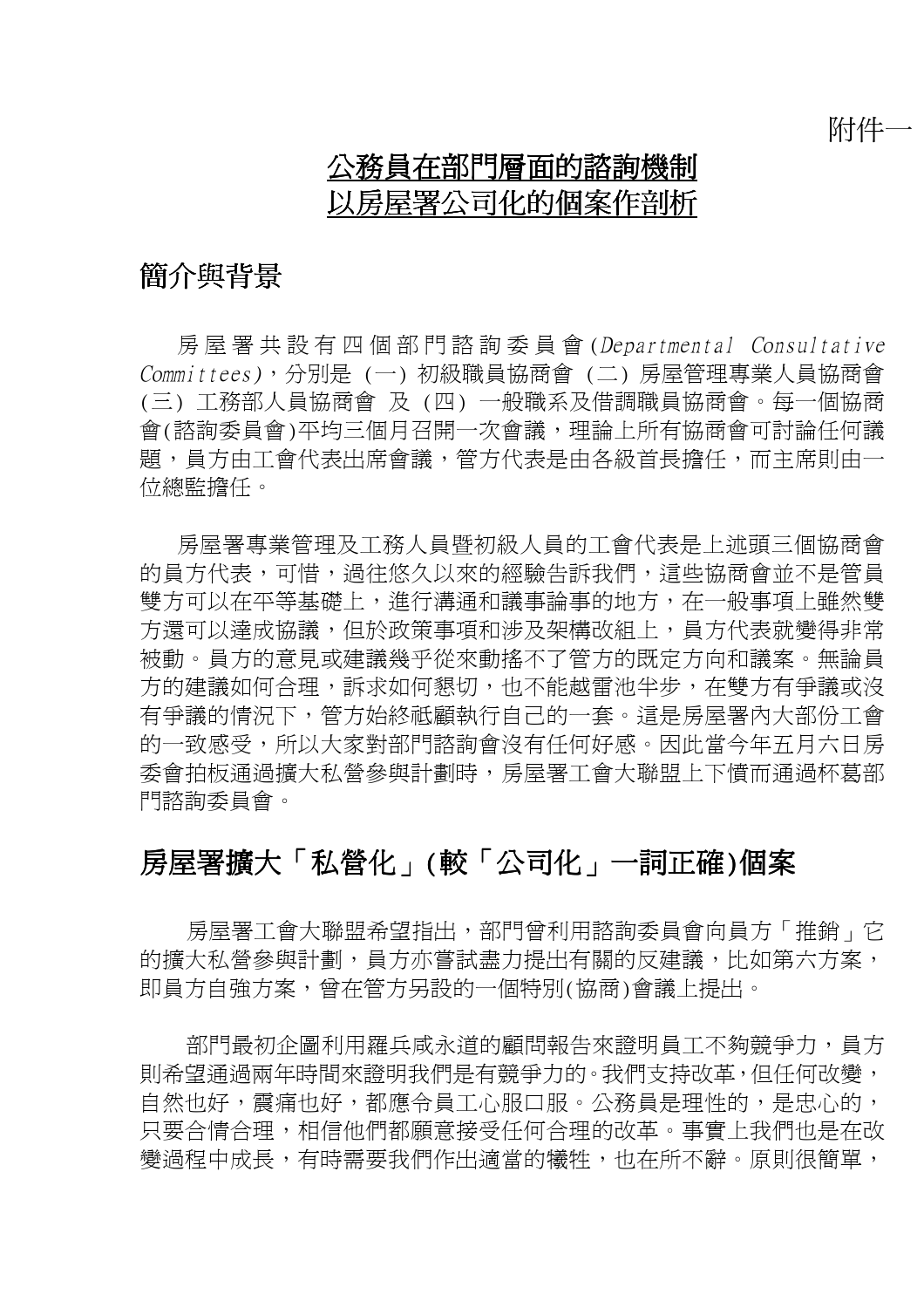我們的理念與行政長官董建華先生所提出的是一致,即是:

## 通盤構思 切實可行 合理合法 循序漸進 群策群力 穩中求變

但部門在諮詢會議中,因為在沒有受到第三者的制衡,其本質恆久以來 都是一些「簡報會」及「硬銷會」,管方祗是做門面功夫與員方溝通和對話, 他們十居其九不會接納員方的建議,所以管方代表的態度往往是固執和強 硬,完全忽視董先生之至高原則。員工的意見,部門慣常是聽而不取,例如 在我們的第六方案就建議部門用兩年時間來證明公務員的成本效益,。我們 相信在公平競爭之下,可以提高員工的成本效益至超越中央定下公務員資源 增值的指標之㆖,絕對有信心在㆒個公平的評審機制㆘,可以證明我們比以 營利為主的私營公司更加物有所值,更受廣大公屋居民的歡迎。

可惜得很,房委會為了擴大私營化而私營化,並沒有通盤構思,沒有考 慮到房屋署的工作已有八成已外判了,現在的擴大私營化計劃是在「判無可 判還要外判」的情況㆘進行,連公屋建築的監管工作也嘗試外判,故此出現 了天頌苑不規則沉降的事件。

在擴大私營化過程㆗,員方在諮詢會議㆖盡力提了不少切實可行的建 議,目標是希望能以循序漸進方式實施,避免令現職房署公務員產生不安、 甚至不滿的情緒。但委員會表面說㆒套,實際卻急風驟雨式進行擴大外判範 圍,衝擊著房屋署內公務員的合法權益。就擴大私營化計劃,房委會還未拍 板,部門便「偷步」不斷擴大外判的範圍,例如八七年開始便引淮私營物業 管理公司慢慢「侵食」房署員工的基本工作,甚至令部份職系人為地有剩餘 ㆟手。

最潰憾的是,房委會仍不肯與我們群策群力地攜手改革,極不合理地單 方面製定擴大私營化的計劃,破壞了房署內九千多名員工的穩定性,更因此 而衝擊著基本法第 100 條,為變而變,並沒有與員方從長計意。這個趨勢在 部門的諮詢會議㆖表露無遺,故此我們所提議的兩年公平比拼建議不獲接 納,員工建議公平的評審機制也不被考慮,管方只按部門的決定,用「簡報 方式」,通過諮詢會議,欲想「硬銷」給員方接受。

## 房委會及房署就擴大私營參與計劃而成立的專責及工作小組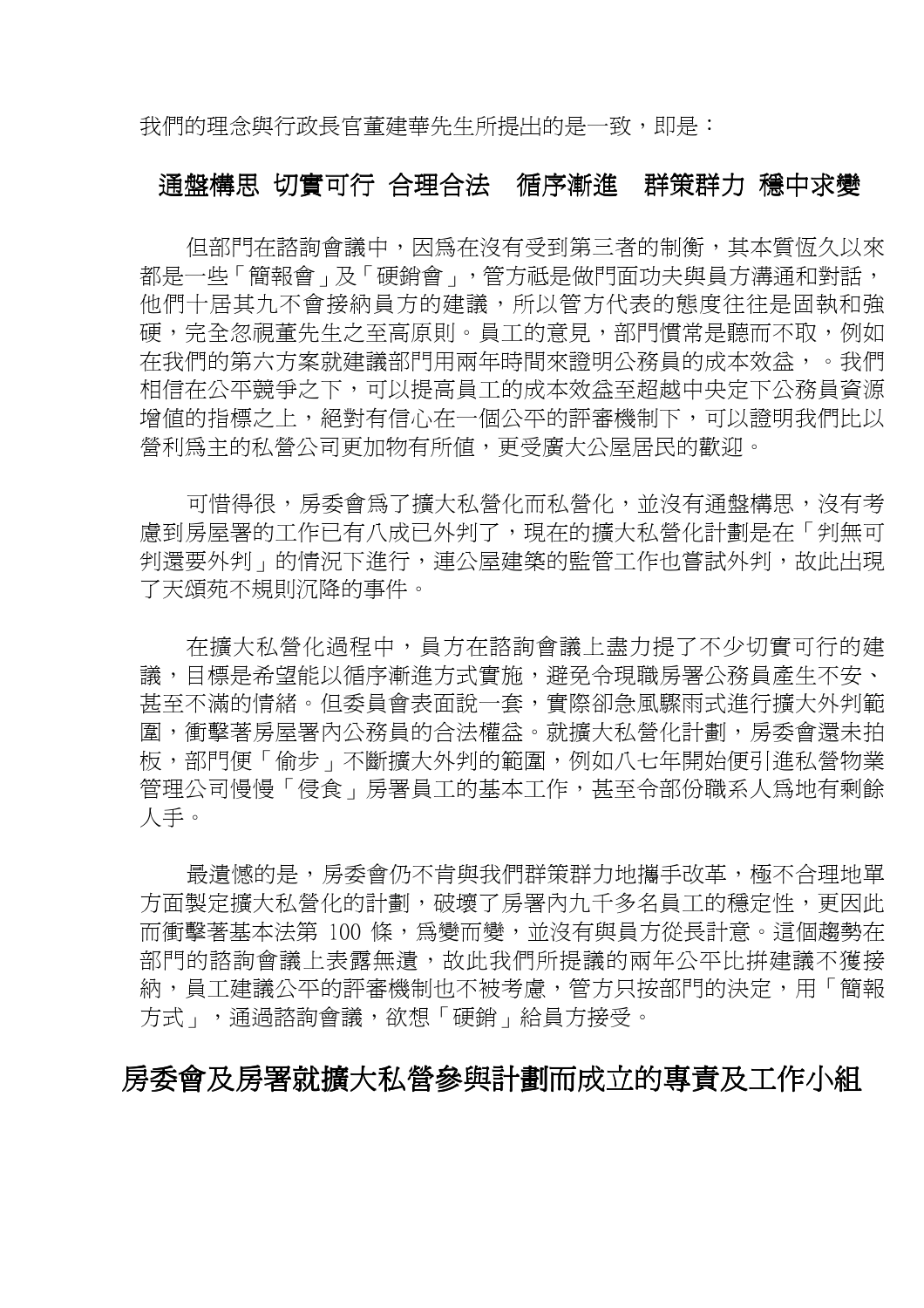在改革過程㆗,部門沒有積極的態度以員方作為合作伙伴,房委會和房 署分別成立了專責小組及工作小組,攜大私營化雖然是員方切身關注的課 題。房屋署工會大聯盟曾三番四次表示要成為推動私營化計劃的合作伙伴, 要求全面參與製定管員雙方可以接受的計劃,但委員會和房署都拒絕大聯盟 加入上述小組,也不容許加入房署工作小組之下的兩個附屬小組。祇有員工 自組公司及第六方案這兩個附屬工作小組設有員方代表席位,但兩者都是按 上述(假)諮詢性質而運作,因此員方最後於九月被迫退出了第六方案小組。 其後部門為了「推銷」員工離職方案,「揮手」讓大聯盟加入由部門及公務 員事務局安排的「員工安排委員會」。大聯盟最後亦因為類似的不合理議事 方式而被迫中涂(十月底)退出。

## 結論

在房屋署推行擴大私營參與計劃的過程當㆗,清楚證明現存的諮詢模式及渠 道,不足夠使員方在互讓,互相信任和雙贏基礎上參與計劃,員方已多 次表示他們不相信這是一套為員工謀出路的計劃。相反,員工卻深信這是管 方一意孤行逐步「遣散員方的計劃」。目前的互信基礎已蕩然不存,要從拾 員工的信心,大聯盟相信仍有一線生機,剛從網上看到「第三者介入」(Third Party Intervention)的一篇文章(附件二),這是英國採用來解決管員雙方之 間的工業糾紛,而仲裁(Arbitration)曾經普遍被採用來解決公營部門內的爭 拗。根據此從網頁取得的資料,目前慣用的模式是「鐘擺式仲裁」(Pendulum Arbitration)。一般而論,祗要仲裁員或仲裁小組具有專業操守和獨立性, 爭拗雙方都會容易接受仲裁的結果,而不致輕易產生工業行動。大聯盟相信 詳細研究引入雙方可接受的仲裁,無論是傳統的仲裁或是新款的(New-style) 「鐘擺式仲裁」,都有機會解決房屋署就擴大私營參與計劃而產生的紛爭。

房屋署工會大聯盟

㆒九九九年十㆓月十㆕日

完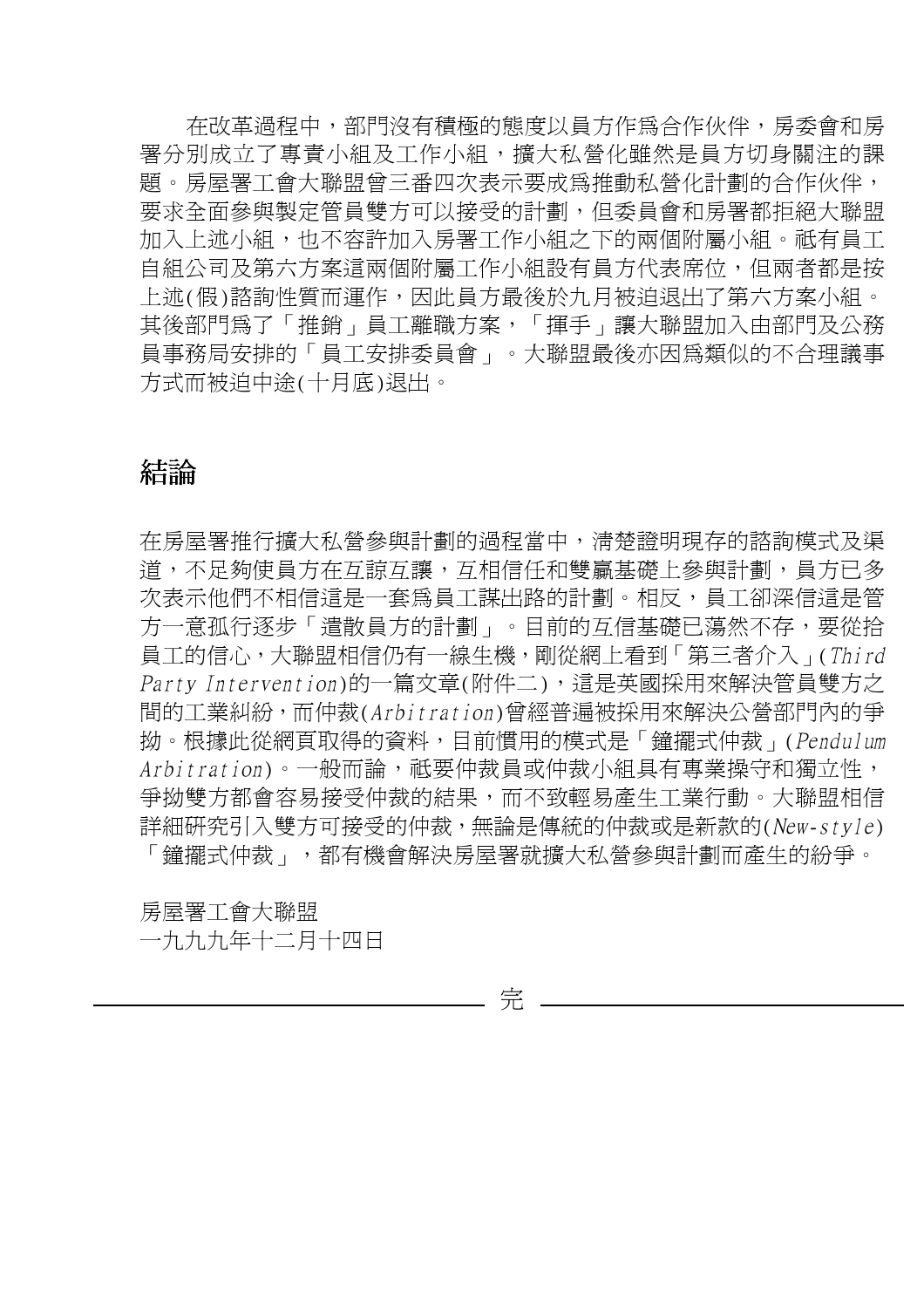(立法會秘書處譯本,只供參考用)

房屋署工會大聯盟意見書

(立法會 CB(1)624/99-00(12)號文件)

#### 附件 2

### 第三者的介入

"第三者的介入"是集體談判的副產品。管理階層和工會如願意的話,是可以藉引 進第三者解決他們之間的分岐。備有或採用這種方法並不表示不用或減少採取工 業行動(所羅門(Salamon))。第三者介入的方法只在正常或正式的方法(例如雙方 同意採取某㆒解決紛爭的方法)無法解決問題後才會予以採用。

#### 定義

2. 第㆔者介入可以分為(a)傳統及(b)革新兩種:

a) 傳統的第三者介入

傳統的第㆓者介入主要是"為了維持和衷共濟的局面"(祈勒斯及卑利士(Kessler & Bayliss)),可視為"集體談判的㆒個不可分割的部分"(所羅門(Salamon))。傳 統的介入包括和解(conciliation)、調解(mediation)及仲裁(arbitration),詳 細定義如㆘。

(i) 所羅門(Salamon)把"和解"界定為"㆒種策略,由第㆔者分頭進行談判,協助 雙方找出分岐的成因及程度,找出其他解決的方法,以及這些方法引致的後果, 並致力找出㆒個雙方均認為可以接受的解決方法"。

(ii) "調解"是指"由第㆔者積極主動㆞協助雙方找尋可以接受的解決方法,甚 至提出自己的建議"的程序。(ILO)

(iii) "仲裁"則是第㆔者"並非以法庭的身分,但卻獲授權為了解決紛爭而作出 決定"的程序(ILO)。爭論的雙方對解決紛爭㆒事完全失去控制權(活特(Wood))。 解決紛爭的決定由仲裁人作出,而不是由爭論的雙方共同作出;仲裁人就可作出 的選擇任擇其一,或在兩項選擇中找出中庸的定位。此點適用於傳統的仲裁。

(iv) 在鐘擺式仲裁(pendulum arbitration)中,仲裁人"須在雙方最後提出 的建議及聲稱可享有的權益中作出選擇"(祈勒斯(Kessler)), 在這件事情中, 他不能在二者中取其中庸。最後建議仲裁的作用在於藉提供第三者的具約束性的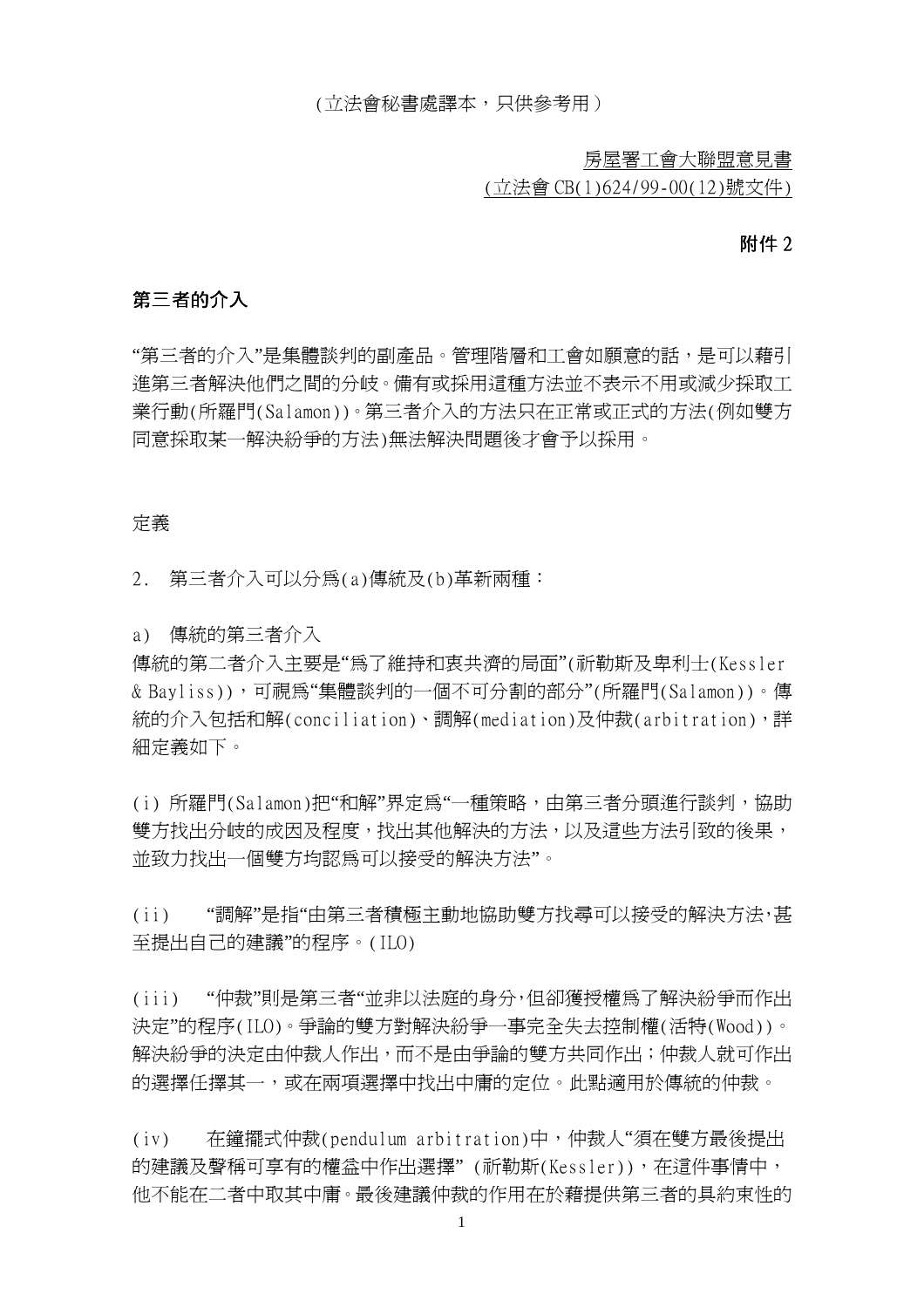仲裁,消除罷工的可能性。仲裁人不得作出旨在令雙方妥協的決定。受屈、紀律 性質及解僱個案的糾紛均由有關的各方經相關的程序自行解決。只有在談判中呈 現僵局的情況才會交由仲裁人處理。

(v) 新式協議(new style agreement)的談判及紛爭程序是基於有關雙方共同接 受的"權益"而進行的。雙方的用意是旨在藉公司內部的談判解決重大事宜上僅餘 的"利益"分岐。假如有關利益分岐繼續存在,鐘擺式仲裁將可提供解決方法(貝 盧(Burrows))。

(b) 革新介入

革新介入主要為了避免紛爭及/或就勞資關係作一般性的改革。英國歷史上一直 藉成立不同的機構(例如勞資關係委員會(Commission on Industrial Relations)) 規管這方面的問題。改革第三者介入在英國的重要性自 1980 年以來已告減弱, 原因是政府奉行不干預政策。

3. 不過,祈勒斯及卑利士(Kessler and Bayliss)(1992)察覺,"實際上,政府 是藉著法律上及公營部門中的改變來進行改革,同時亦通過財務上的壓搾、私營 化等方式淮行,而商界則藉自己的政策及大量聘用私人顧問淮行。"

英國當代第三者介入的情況

4. 傳統的第三者介入的個案在英國自 1970年代末期已大為減少,轉介交由 ACAS 作集體和解處理的個案自 1979 年的 2284 宗,降至 1990 年的 1140 宗,而進 行仲裁及調解的個案則由 363 宗減至 200 宗。個案的減少可能是因為工會的力量 變弱所致。

5. 私營機構的仲裁㆒般是自願性質的,即經雙方同意才展開。工會現在不太願 意採取工業行動,因此,雙方就力量㆖的平衡而言,管理階層顯然佔了優勢。

6. 公營部門廣泛採用仲裁的方法解決糾紛。不過,自 1980 年以來,當大部分 公營部門內員工單方面提出仲裁的權利被撤銷後,採用仲裁的個案數字便告下 降。在 1980年代中,政府在多宗案例中選擇以強制的方式,而非以仲裁的方式 解決公營部門出現的紛爭(祈勒斯及卑利士(Kessler and Bayliss) 1992 年)。

7. 自 1980年代以來,英國越來越盛行所謂"新式"單一工會協議,其中大部分 均有和電器業工會 EETPU 簽訂。這些協議當中,不少包含一項"和衷共濟條 款"(peace clause),其效力是當某事正進行商討,工會不得採取工業行動,而 且還訂有鐘擺式仲裁的條文。若干機構如三洋及日立聲稱,有了這些新式協議, ㆟們不再需要採取工業行動(貝盧(Burrows),1986 年)。這些載有鐘擺式仲裁的

2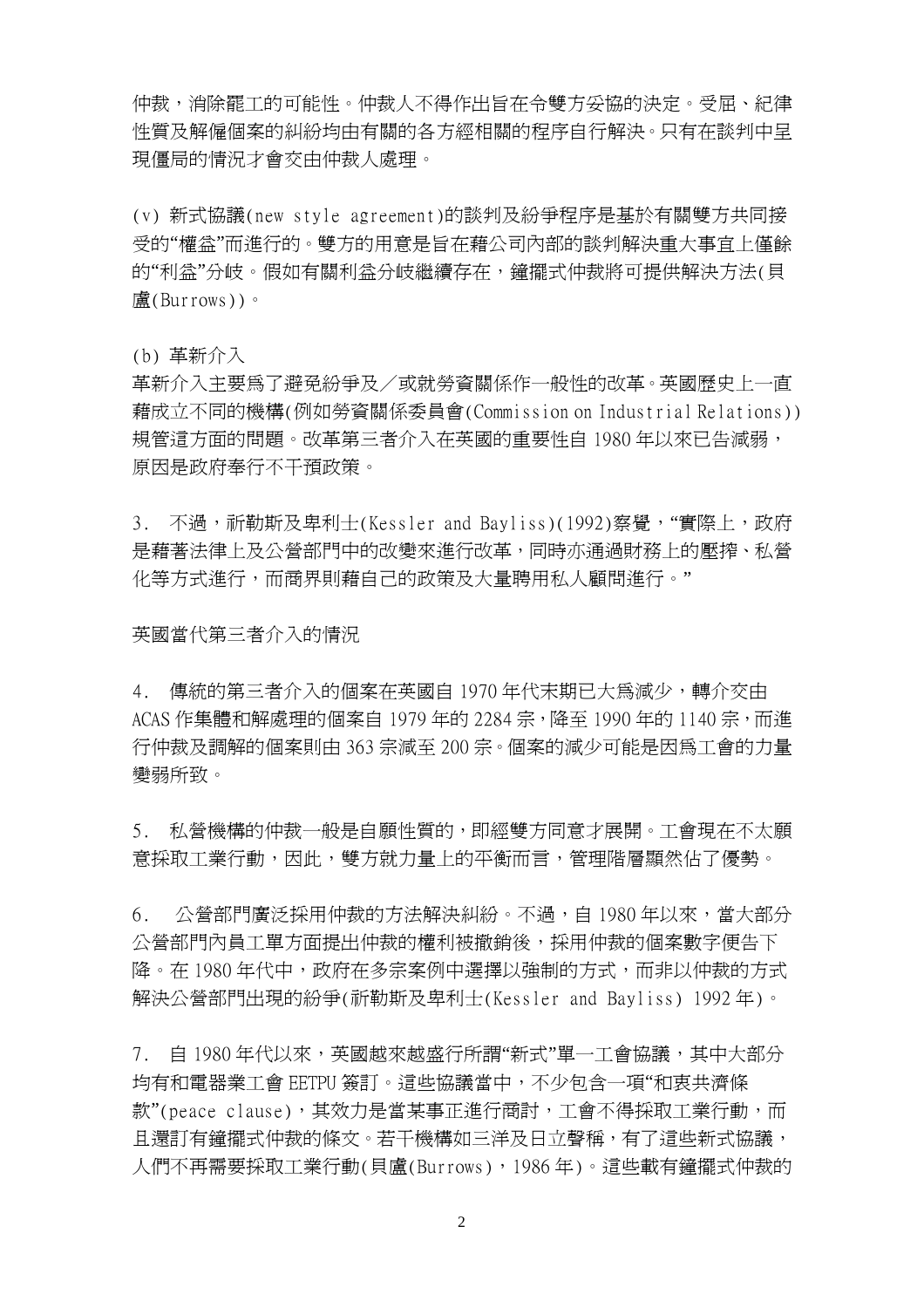新式協議,大都載有和解及調停等程序(麥卡夫,米拿(Metcalf, Milner),1992 年)。

#### 鐘擺式仲裁的主要好處

8. 鐘擺式仲裁方式鼓勵雙方採取較務實的方式行事,提出較實際的建議,因為 任何一方如提出不切實際的建議或聲稱,很可能會令仲裁人的裁決對對方有利。

主要的缺點

9. 沒有給予仲裁㆟範圍及靈活性。

為甚麼要採取鐘擺式仲裁

10. 政府一直支持新式協議。該等協議訂明在雙方談判失敗後便強制性地規定 須進行仲裁。不少協議均訂有有關鐘擺式仲裁的條文。人們亦有訂出單一工會協 議,當中亦訂有強制性仲裁條文,一般是鐘擺式仲裁。

#### 總結

11. 這種介入方式一般來說是成功的,因為人們均相信調解人或仲裁人是公正 的,絕不偏衵任何一方,而在解決紛爭時,政治及外界因素的影響也可減至最低 (霍咸及平洛(Farnham & Pimlott))。英國的傳統是反對在仲裁㆗以法律介入。 在新式協議中支持僱員的法律權利是一種進步。第三者介入在英國的勞資關係自 ㆗世代以來㆒直處於舉足輕重的㆞位。研訊法庭、薪酬檢討組織、薪酬委員會、 工會及僱員會均曾作出貢獻,解決了不少勞資糾紛,以及避免出現糾紛,並推動 了勞資關係的改革。

m1438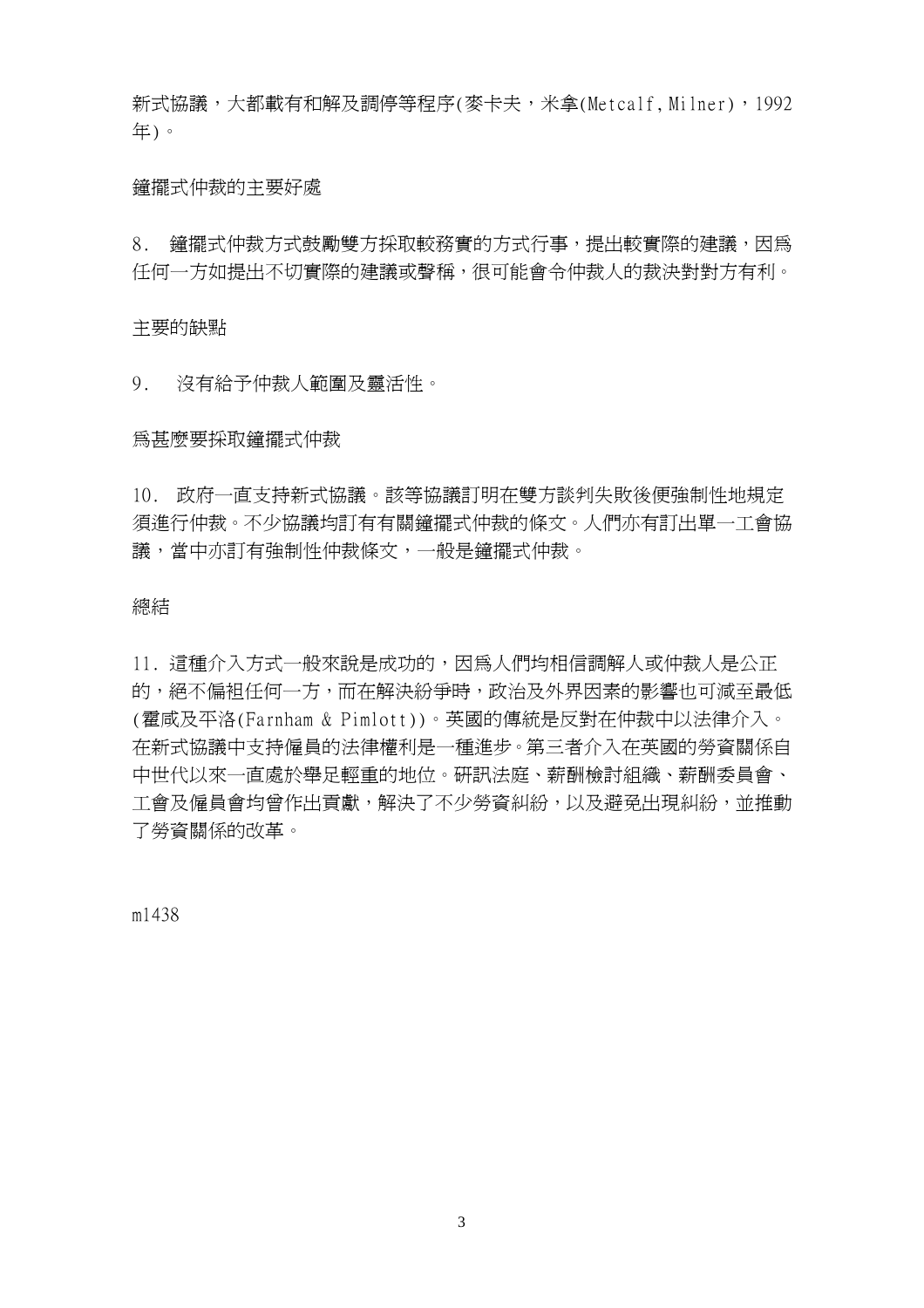附件二

### THIRD PARTY INTERVENTION

Third party intervention is intended primarily as adjuncts to the collective bargaining process. Management and unions may, if they wish, seek to resolve their differences by introducing a third party. The availability or use of such process does not automatically mean an avoidance or reduction in the use of industrial action (Salamon). Third party intervention is introduced only after the usual or formal means such as voluntarily agreed disputes procedure to settle industrial conflicts have failed.

#### Definition

2. A distinction can be made between a) Traditional and b) Reforming intervention:

### a) Traditional third party intervention

-is 'essentially concerned with keeping the peace' (Kessler & Bayliss). It may be regarded as an 'integral part of the total collective bargaining system' (Salamon). Traditional intervention includes conciliation, mediation, and arbitration which are defined below.

(i) Conciliation is defined by Salamon as 'a strategy wherein the third party supports the direct bi-partite negotiating process by assisting the parties to identify the cause and extent of their differences, to establish alternative solutions and their various implications, and to develop and agree a mutually acceptable settlement'.

(ii) Mediation is a procedure in which 'the third party is more active in assisting the parties to find an acceptable solution going so far as to submit his own proposals for settlement to the parties'(ILO).

(iii) Arbitration is a procedure 'whereby a third party, not acting as court of law, is empowered to take a decision which disposes of the dispute' (ILO). The disputing parties lose their power over the settlement entirely (Wood). It is the arbitrator's decision, rather than a joint decision of the two parties, which determines the settlement and he/she may accept one or other of the positions put to him/her or determine a point somewhere between the two positions. This is applicable to conventional arbitration.

(iv) In pendulum arbitration the arbitrator 'has to choose between the last offer and the last claim made by the parties' (Kessler). There being no scope for an award in between. Final offer arbitration is designed to foreclose the possibility of striking by providing thirdparty, binding arbitration. The arbitrator is precluded from making a decision which is a compromise between the two sides. Grievance, discipline and dismissal disputes are resolved by the parties themselves. through the relevant procedures. It is impasse in negotiation which is referred to the arbitrator.

(v) The negotiating and disputes procedures in new-style agreements are based on the mutually accepted 'rights' of the parties. The state intention of the parties is to reconcile the few remaining difference of 'interest' on substantive issues by in-company negotiations. Where a difference of interest persists, pendulum arbitration provides an outcome (Burrows).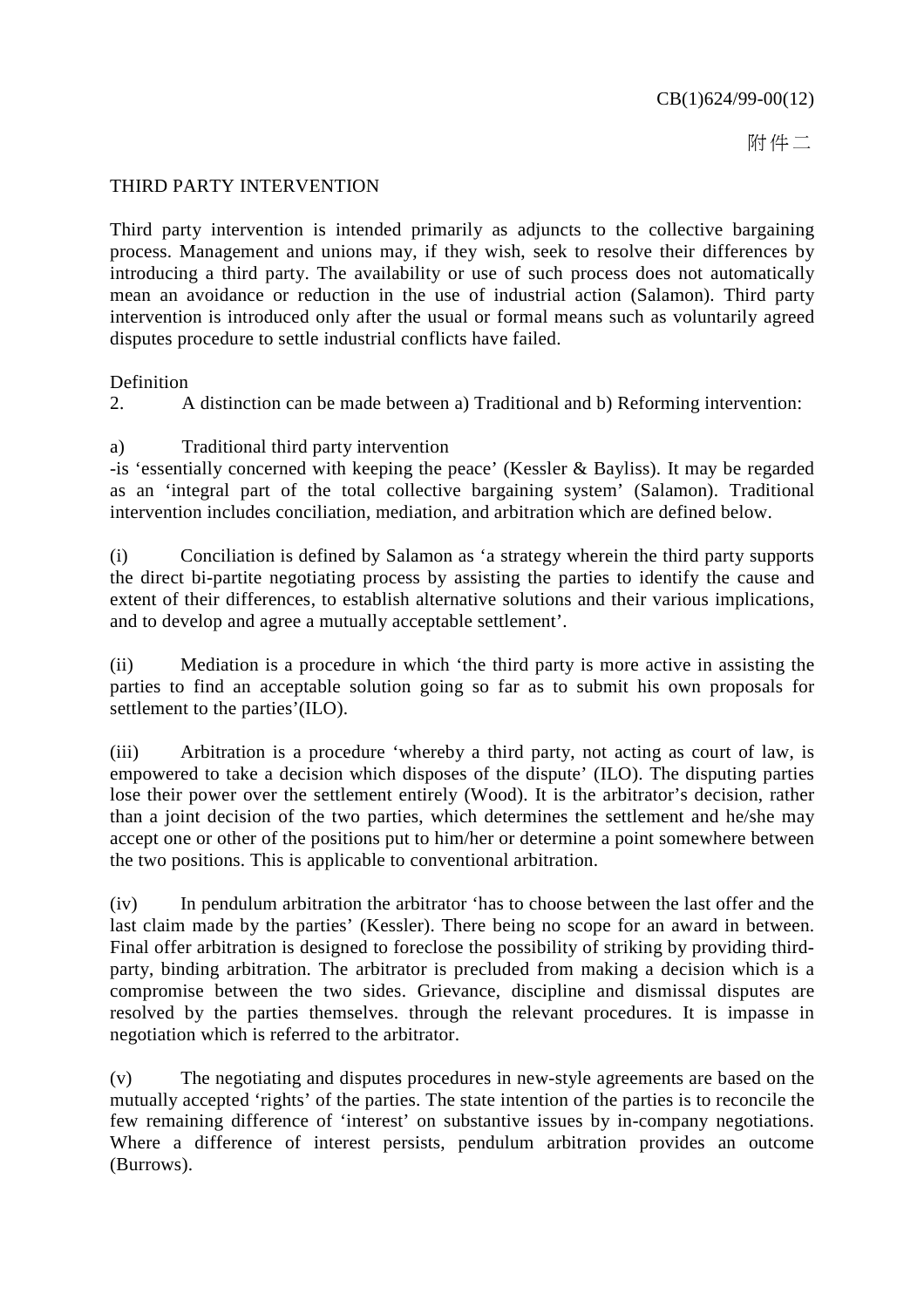## b) Reforming intervention

-is concerned with dispute avoidance and/or the general reform of industrial relations, Historically this has been regulated by government in Britain through the establishment of various institutions e.g. the Commission on Industrial Relations. The extent of reforming third party intervention in Britain has declined considerably since the 1980s as a result of the government's non-interventionist policy.

3. However, Kessler and Bayliss (1992) note that 'In reality, the government has sought reform through changes in the law and in the public sector, also through financial squeeze, privatisation and so forth, while private employers have sought reform through their own policies and through the widespread use of private consultants.' Third Party Intervention in Contemporary Britain:

4. Traditional third party intervention has declined in Britain since the late 1970s e.g. the number of completed collective conciliation cases referred to ACAS declined from 2284 in 1979 to 1140 in 1990, and the number of arbitration and mediation cases from 363 to 200. This decline may be attributed to a decline in union power.

5. Arbitration in the private sector has generally been voluntary ie it can only be invoked by the agreement of both side. Unions are less willing to take industrial action and therefore the balance of power is in management's favour.

6. In the public sector, arbitration has been widely used to settle disputes. However its use has declined since the 1980's when the right to unilaterally invoke arbitration was withdrawn in most areas of the public sector. In many case in the 1980s, the government chose to settle disputes by force in the public sector rather than arbitration (Kessler, Bayliss 1992).

7. There has been an increasing trend toward so-called 'new-style' single union deals in Britain since the 1980s, the majority of which have been signed with the electrical's union EETPU. Many of these deals include a 'peace clause' which restrains the union from taking industrial action while a matter is under discussion, and include provisions for pendulum arbitration. Certain organisations eg. sanyo and Hitachi claim that these newstyle deals make industrial action unnecessary (Burrows, 1986). The majority of these newstyle agreements that have provisions for pendulum arbitration also include intermadiary procedures of conciliation and/or mediation (Metcalf, Milner 1992).

## Main advantages of Pendulum Arbitration

8. It encouraged realism on the part of both parties because an unrealistic offer or claim was likely to lead the arbitrator to award in favour of the other party.

## Main Disadvantages

9. These include the lack of scope and flexibility given to the arbitrator.